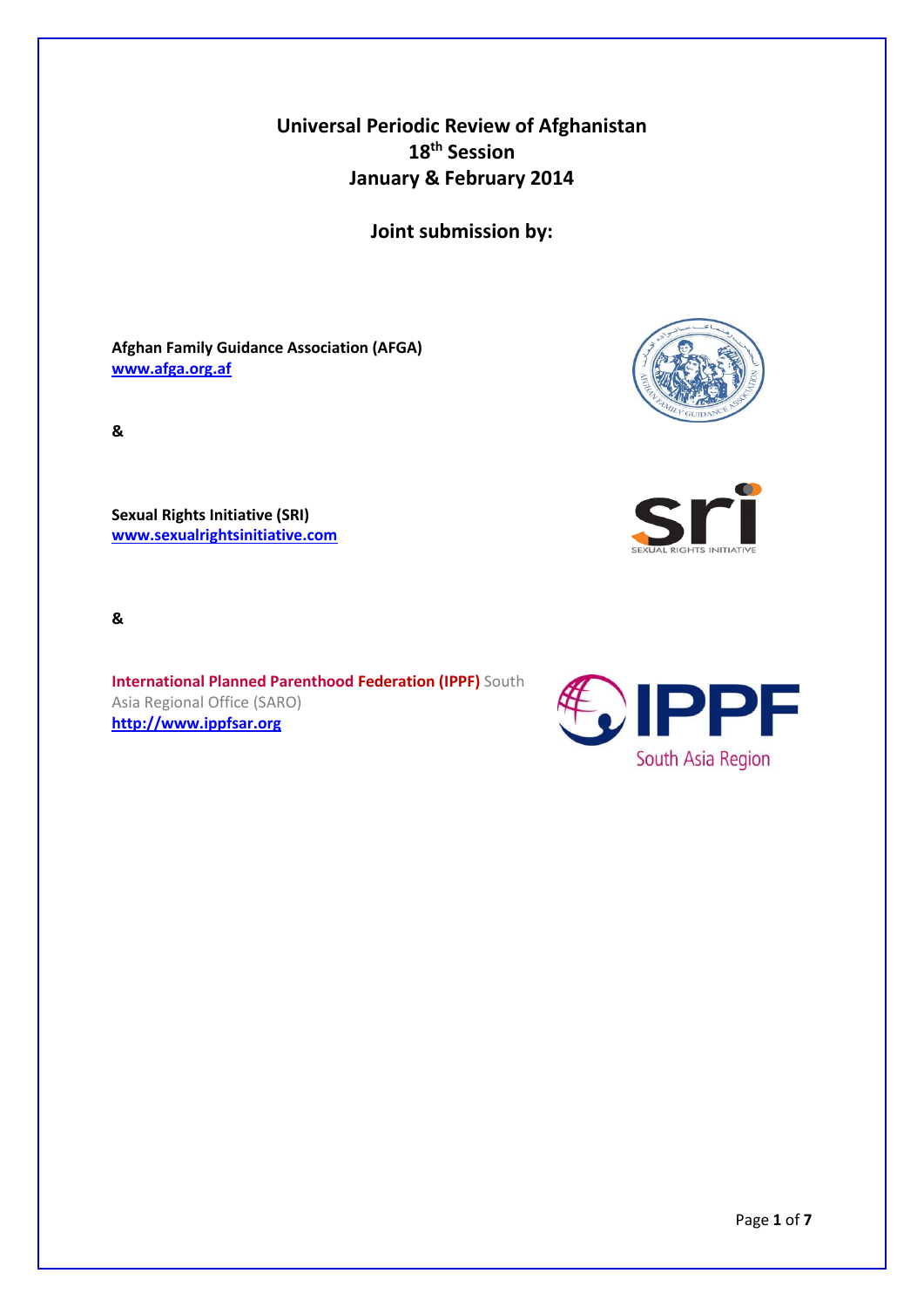**Key Words: HIV/AIDS, people who inject drugs, discrimination, stigma, health systems strengthening, access to services, education, availability of services, and accessibility of services.** 

#### **Executive Summary**

- **1.** This submission was written in collaboration with the Afghan Family Guidance Association  $(AFGA)<sup>1</sup>$  in collaboration with the Sexual Rights Initiative<sup>2</sup> (SRI) and the International Planned Parenthood Federation South Asia Regional Office (IPPF SARO).<sup>3</sup>
- 2. Afghanistan is a heterogeneous nation, in which there are four major ethnic groups: Pashtoons, Tajiks, Hazaras, and Uzbeks. The majority of Afghans (99%) belong to the Islamic faith. The official languages of the country are Pashto and Dari. A country of 29 million people, Afghanistan fell to 181 out of 182 countries in the Human Development Index and is classified as one the poorest nations in the world.<sup>4</sup>. In 2010, the population under age 15 (as % of total) was 17.7<sup>5</sup>. In 2008, adult literacy rate (% age 15 and above)–was 28 and youth literacy rate (% age, 15-24) was 33.5.<sup>6</sup> Almost 70 percent of Afghanistan's population is below the age of 25, growing up in a challenging and complex environment, marked by poverty and increasing insecurity, lack of access to quality education, and violence. $<sup>7</sup>$  The presence of a large number of street children</sup> (estimated at 50,000 persons), including drug users among them, is particularly alarming.<sup>8</sup>
- **3.** In this current scenario with varied national priorities and limited availability and access of services, the needs and rights of the marginalized populations including people living with HIV (PLHIV), specifically people who Injects Drugs (PWID) are neglected. Afghanistan is the main producer of opium and after a long history of wars it is home to a large number of conflicts which affects individuals and children. High levels of unsafe drug injection place the youth population as extremely vulnerable to acquiring HIV. The number of PWID infected with HIV is 18% in Herat, 3% in Kabul and 1% in Mazar-e-Sharif. Zero point six percent (0.6 %) of prisoners in Kabul are infected with HIV and 1.6 % of prisoners in Herat are infected with HIV.<sup>9</sup> **The submission calls for the Government of Afghanistan to address the pressing need to deliver right-based and stigma-free health services for all Afghan citizens, particularly those living with HIV and those who inject drugs.**

**.** 

<sup>1</sup> An Afghan non-governmental, not-for-profit and non-political organization established in 1968. However, AFGA activities were suspended due to war and conflict in the country for ten years (1992-2002) AFGA has been working in the field of Reproductive health and Rights since its inception and is an associate member of International Planned Parenthood Federation (IPPF) from 2002 onwards)

<sup>&</sup>lt;sup>2</sup> The Sexual Rights Initiative is a coalition including: Action Canada for Population and Development (Canada); Coalition of African Lesbians (Africa), Creating Resources for Empowerment and Action (India), AKAHATA (Latin America), Egyptian Initiative for Personal Rights (Egypt), Federation for Women and Family Planning (Poland), and others **(**[www.sexualrightsinitiative.com](http://www.sexualrightsinitiative.com/)**)**

<sup>&</sup>lt;sup>3</sup> The International Planned Parenthood Federation is a global service provider and a leading advocate on sexual and reproductive health in the world and now works throughout the world through a unique arrangement with family planning associations of each country who provide sexual and reproductive health services to communities. IPPF strives to reach out to the poor, marginalized, social excluded and underserved communities who are often, otherwise, deprived of the services which they need for their well-being. The New Delhi office at the IPPF South Asia Regional Office (IPPF SARO) works with member associations in Afghanistan [\(www.afga.org.af\)](http://www.afga.org.af/), Bangladesh [\(www.fpab.org\)](http://www.fpab.org/), Bhutan [\(www.renewbhutan.org\)](http://www.renewbhutan.org/), India [\(www.fpaindia.org\)](http://www.fpaindia.org/) Iran [\(www.fpairi.org\)](http://www.fpairi.org/), Maldives [\(www.she.org.mv](http://www.she.org.mv/) ), Nepal

[<sup>\(</sup>www.fpan.org\)](http://www.fpan.org/), Pakistan [\(www.fpapak.org\)](http://www.fpapak.org/) and Sri Lanka [\(www.fpasrilanka.org\)](http://www.fpasrilanka.org/).

<sup>4</sup> Afghanistan at A Glance, World Bank, 2009; WHO, 2010; Human Development Report, 2009; Human Development Index (HDI) ranks countries based on income, life expectancy and literacy rates. In 2007, the Afghanistan National Human Development Report placed the country at 174 out of 178 countries.

<sup>5</sup> UNICEF Country Statistics, 2010.

<sup>6</sup> UNICEF Country Statistics, 2010.

<sup>&</sup>lt;sup>7</sup> Youth literacy rates are low with 50 percent for boys and 18 percent for girls; secondary school enrolments are respectively 23 percent and 7 percent, and less than 1 percent of the Afghan population obtaining higher education. <sup>8</sup> Best Estimates of Social Indicators for Children in Afghanistan, 2003.

<sup>&</sup>lt;sup>9</sup> Integrated Bio-Behavioral Surveillance (IBBS), Johns Hopkins University, and National AIDS Control Program (NACP), 2010.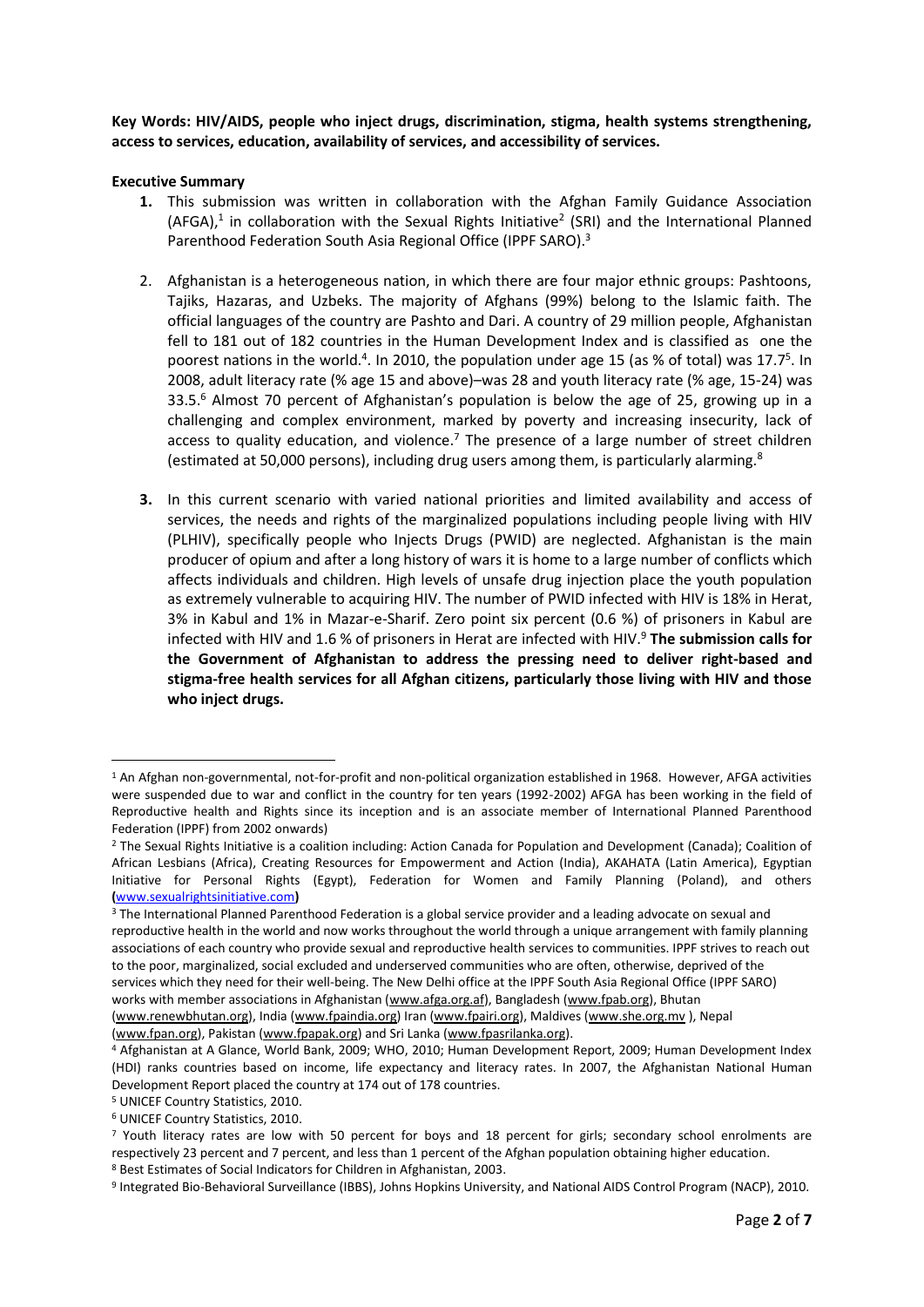## **International human rights obligations**

- 4. Afghanistan became a member of the United Nations on November 19, 1946. Afghanistan is a party to the following international Human Rights Treaties:
	- o The International Covenant on Civil and Political Rights (ICCPR), ratified on 24th April 1983.
	- o The International covenant on Economics, social and cultural Rights (CESCR), ratified on 24th April 1983.
	- o The International Convention on the Elimination of all Forms of Racial Discrimination (CERD), ratified on 5th August 1983.
	- $\circ$  The Convention against Torture and Other Cruel, Inhuman and Degrading Treatment or Punishment (CAT), ratified on 26th June 1987.
	- o The Convention on the Rights of the Child (CRC), ratified on 27th April 1994.
	- o The Optional Protocol of the Convention of the Rights of the Child (CRC-OP-SC) on the sale of children, child prostitution and child pornography, ratified on 19th October 2002.
	- $\circ$  The convention on the Elimination of all Forms of Discrimination against Women (CEDAW), ratified on 5th March 2003.
	- o The Optional Protocol to the Convention on the Rights of the Child (CRC-OP-AC) on the involvement of children in armed conflict, ratified on 24th Sept. 2003

## **Legal framework and national human rights institutions**

- 5. The present Constitution of the Islamic Republic of Afghanistan was agreed upon by more than 500 delegates representing Afghan men and women from across the country at the Constitutional Loya Jirga (December 13, 2003 - January 4, 2004). The Constitution was formally ratified by President Hamid Karzai in 2004. According to the Constitution, Afghanistan is an Islamic republic with Islam as its "sacred religion"; followers of other religions are free to perform religious ceremonies in accordance with the provisions of the law; no law shall be contrary to the beliefs and practices of Islam and; men and women have equal rights and duties before the law. The Constitution protects the rights to equal protection under the law, freedom of movement, to choose one's residence, freedom of expression and freedom from cruel and inhuman treatment.
- 6. The Judiciary in Afghanistan is composed of the Supreme Court, Courts of Appeal and Primary Courts. Travelling courts may be established when needed, on recommendation by the Supreme Court and with approval from the President. The Judiciary is empowered to resolve disputes between and among individuals and legal entities, including the state.
- 7. Afghanistan Independent Human Rights Commission (AIHRC) was established pursuant to the Bonn Agreement (5 December 2001) and on the basis of the decree of the Chairman of the Interim Administration (June 6, 2002), Resolution 134/48 (United Nations General Assembly, 1993), the Paris Principles and Article 58 of the Constitution of the Islamic Republic of Afghanistan. Now the Commission is performing its activities in the areas of promotion, protection and monitoring of human rights.
- 8. The Afghan Government and the international community reaffirm their commitment to the protection and promotion of rights provided for in the Afghan constitution and under applicable international law, including the international human rights covenants and other instruments to which Afghanistan is party. With a view to rebuilding trust among those whose lives were shattered by war, reinforcing a shared sense of citizenship and a culture of tolerance, pluralism and observance of the rule of law, the Afghan Government with the support of the international community will implement the Action Plan on Peace, Justice and Reconciliation.
- 9. Increasing insecurity in Afghanistan especially in the Southwest and South provinces is the major concern for deterioration of human rights. The environment makes it difficult for the human right organizations to monitor and protect human rights of the people. Another source of concern is the lack of sufficient commitment and follow up by the Government in the promotion,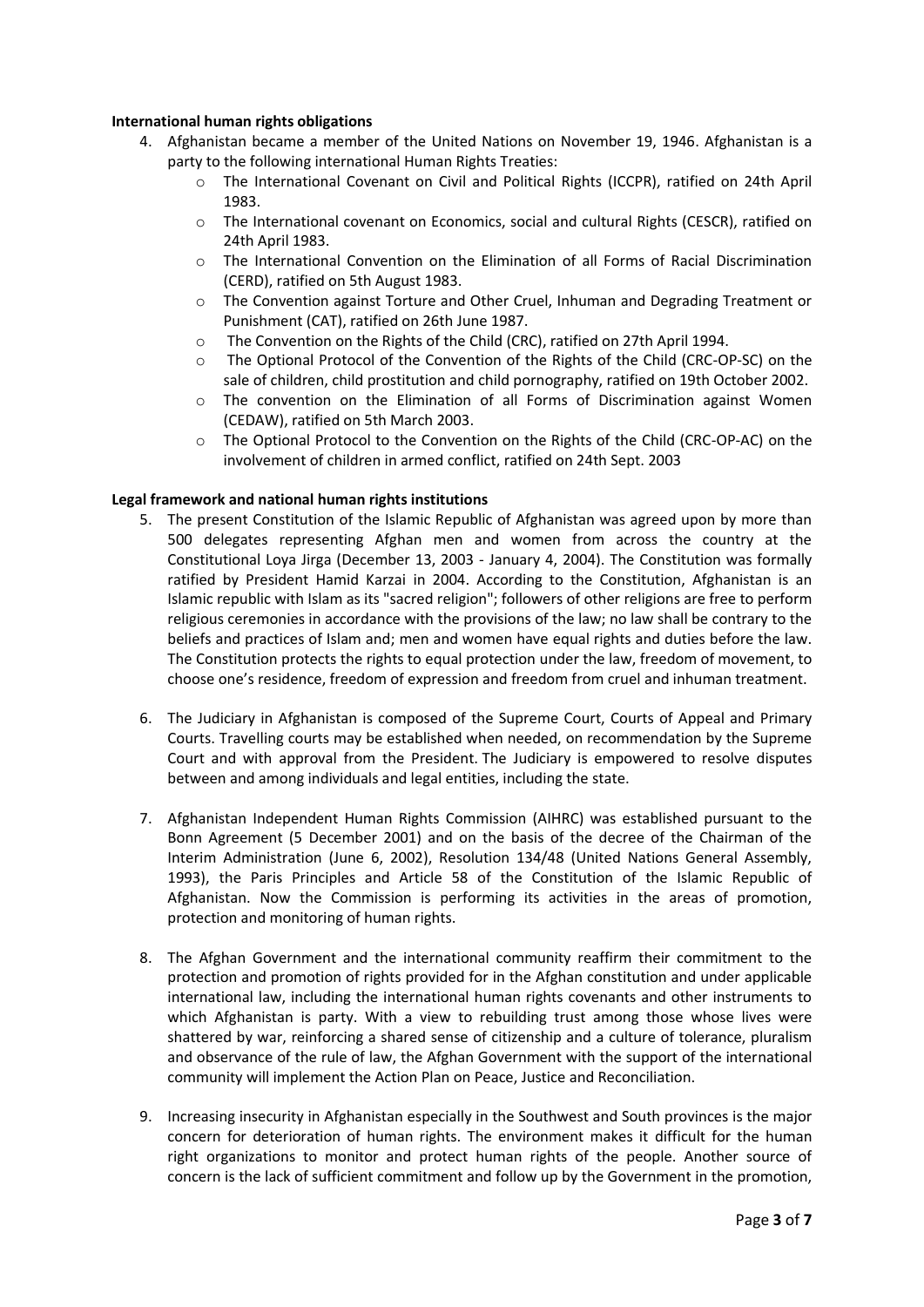protection and monitoring of human rights. Increase in the number of civilian casualties by the international and NATO forces is another source of concern in terms of human right protections.

### **Situation of HIV and Drug use**

**.** 

- 1. The first HIV case was reported in Afghanistan in 1989. Since then, the Government of Afghanistan has taken steps in halting the epidemic that is now largely concentrated among key affected populations such as injecting drug users (IDUs), prisoners, female sex workers (FSWs), and men who have sex with men (MSM). In 2009, the number of PLHIV was reported at 636 persons, $10$  while UNAIDS and WHO estimates between 2,000 to 3,000 PLHIV in the country. Available data shows Afghanistan is currently considered to have low HIV prevalence in the general population, but a concentrated epidemic among PWID. Although, Afghanistan is a country of low prevalence with under 0.5 percent among the general population, it exhibits a wide spectrum of risks and vulnerability factors of various segments of the population. These factors include certain economic, social, and demographic that, if not addressed, effectively may fuel the spread of HIV.
- 2. Another segment of the population with higher HIV prevalence rates are Internally Displaced Persons (IDPs). There are around 1 million IDPs, returnees and refugees in the country, of which 865,000 have been re-located to their original places and efforts are being made to re-locate the remaining 135,000 to the places of their origin<sup>11</sup>. In addition to the registered refugees, there are un-registered immigrants (migrant workers or economic immigrants) in Iran and Pakistan.<sup>12</sup> No data is presently available on HIV prevalence or behavioral data IDPs or refugees and returnees in Afghanistan. However, evidence from other countries in the region suggest that these groups are potentially vulnerable to HIV as majority had lived a long period of time in Iran and Pakistan and, partially, India; all countries with higher prevalence rates, easy availability of drugs (specifically injecting drugs), as well as commercial sex.<sup>13</sup> In addition, displacement, mobility, poverty and deprivation can seriously contribute to increasing odds of their HIV risks. Available information from the 2006 World Food Program (WFP) study of PLHIV in Afghanistan indicates that 40 percent of all HIV positive patients surveyed were either not currently living in their place of origin and or just returned from abroad.<sup>14</sup> Recently, UN Office on Drugs and Crime (UNODC) and Ministry of Public Health (MoPH) conducted a Drug and HIV Vulnerability Assessment and Mapping carried in 5 provinces (Kabul, Parwan, Herat, Nangrahar, Jawzjan and Baghlan)<sup>15</sup> estimated 28,000 recent heroin users among the refugee population and around 7,700 IDUs. Drug users in this sample were more likely to have engaged in risky behavior for HIV transmission, including regular reliance on commercial sex workers. Condom use was 30-40 percent amongst those who had had sexual contact with a non-regular partner, a proportion which was the same amongst drug users and non-users.

<sup>&</sup>lt;sup>10</sup> Presentation by Ministry of Refugees and Returnees at HACCA meeting, Kabul, 20 April 2010.

<sup>11</sup> Presentation by Ministry of Refugees and Returnees at HACCA meeting, Kabul, 20 April 2010.

<sup>&</sup>lt;sup>12</sup> According to figures provided by the Islamic Republic of Iran and Pakistan, more than one million Afghan economic immigrants who are un-registered live in Iran and more than 300,000 in Pakistan. The Ministry of Refugees and Returnees reported that since 2002 around 6 million people have returned to Afghanistan of which 4.4 have been re-located to their original places. However, there are still 3 million Afghans who live in Iran and Pakistan and elsewhere.

<sup>&</sup>lt;sup>13</sup> Particular focus is needed on cross-border mobility with Pakistan and Iran, including refugees, those involved in economic activities and Afghan residents in neighboring countries. In the case of Pakistan, for example, a large population of Afghans resides in the main cities of this country, with the majority in the Province of Khyber Pakhtunkhwa (KPK) and the Federally Administered Tribal Areas (FATA). In the Province of KPK, and particularly in the provincial capital of Peshawar, Afghans account for a substantial proportion of those seeking health care, including those that cross over the border seeking health care from the bordering districts of Afghanistan. By October 2010, 65 Afghans living with HIV were being followed up by the ART center in Peshawar [source: National and Provincial AIDS Control Program, Pakistan, 2010].

<sup>&</sup>lt;sup>14</sup> Survey to Determine the Impact of Food Assistance Programmes on PLWHA, World Food Program, MoPH, 2006.

<sup>15</sup> Drug and HIV Vulnerability Assessment and Mapping among Returnees and Deportees, UNODC, MoPH, 2011 (unpublished).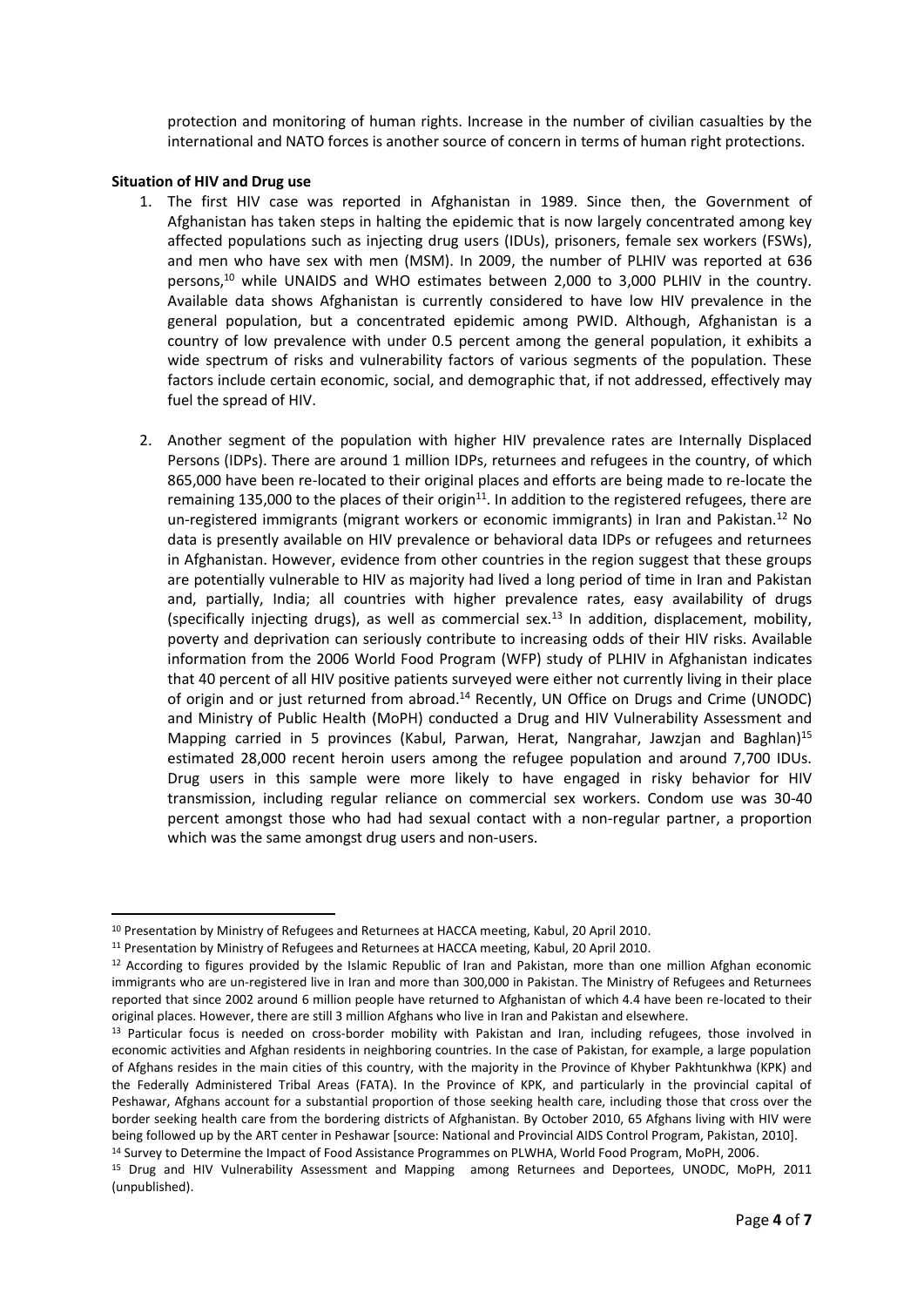3. Injecting drug use in Afghanistan is associated with intravenous injection of: (a) heroin, (b) pharmaceutical drugs and (c) tranquilizers and painkillers that are often supplemented with other forms of substance abuse. The 2009 UNODC, MoCN and MoPH Drug Survey estimated the number of IDUs ranging from 19,000 to 25,000 persons, similar to the 2005 UNODC data that included 7,000 of those who inject heroin and 12,000 of those who inject pharmaceutical drugs.<sup>16</sup> The best available data point at distinct differences with regard to the patterns of injecting drug use by type of drugs, gender, age, and geographic location with three Western provinces of Herat, Farah and Nimrooz emerging as 'hotspots', in addition to Kabul City that is thought to the a home to the largest number of opium users, heroin users and IDUs. According to UNODC, while the majority of IDUs are males, women IDUs are more likely to be widowed or divorced, with less education and more than twice as likely not to have a job.<sup>17</sup> Available information suggest a profile of a drug user having the following social and demographic characteristics as being from any ethnic group, a poor male under 30 years of age, unemployed, with little or no education, married and living with the extended family; if employed, usually as a farmer or unskilled worker and supplementing his income to meet the costs of his drug use via selling family assets, borrowing money, stealing, begging, or committing other petty crimes. $18$ While systematic information is presently unavailable, data suggest a considerable number of adolescents and children among IDUs and drug users at large.<sup>19</sup>

# **Legal and Social context**

- 4. Afghanistan National HIV Code of Ethics aims to serve as foundation for ethical practice of all HIV prevention, treatment, care, and support services in the country. The National HIV and AIDS Policy of May 2011 is a key policy document that reiterates ensuring that every person in the country has equitable access to HIV prevention, treatment, care and support services and the right to live with dignity. According to the Policy, all HIV testing should be voluntary; no mandatory testing should be practiced. The Policy also emphasizes that PLHIV will have the same rights as all other citizens, and will not be discriminated against or stigmatized on the basis of their HIV status, gender, socioeconomic status, or HIV-risk behaviors.
- 5. There are no policies or legislation that criminalizes the transmission of HIV in Afghanistan.
- 6. The Public Health law of Afghanistan declares that the provision of health care services to all must be done without any form of discrimination or stigma. However, implementation and follow to this requirement remains a challenge. Prevailing levels of stigma and discrimination associated with HIV is one of the main challenges for the HIV response as whole. Most of the stigma appears as marginalization and avoidance in the involvement of social gathering and ceremonies. Stigma and discrimination against drug user is also prevalent, however, there is no exact data available on the frequency, degree and primary causes. Prevailing insecurity, $^{20}$ low socio-economic conditions leading to poverty, unemployment and existing levels of stigma and discrimination experienced by drug users are common challenges associated with successful HIV prevention programs for PWID.
- 7. The 2010 Afghanistan drug law mentions that drug use is illegal and punishable by law. The issue of drug use is primarily treated as a criminal issue and taking drugs and carrying it is illegal and punishable by law. Sex work is also considered a crime and punishable by law.

1

<sup>&</sup>lt;sup>16</sup> Data provided by the MoCN, 2006.

<sup>17</sup> UNODC, MoCN, 2009, Todd C.S, Addul Nasir, Katja Fiekrt, et al, Results of the Intervention and Community Phases of Integration of Needle Exchange & VCT in Kabul, Afghanistan, 2010, IBBS 2009.

<sup>18</sup> UNODC, MoCN 2009, *Ibid.*

<sup>19</sup> Sabawoon A, Samarrudin and G. Sayed, A Rapid HIV Situational Assessment of Herat Province, NACP, The World Bank, 2010 .

<sup>&</sup>lt;sup>20</sup> Refers to continuous conflicts and war in the country which affect the effective implementation of the rule of law.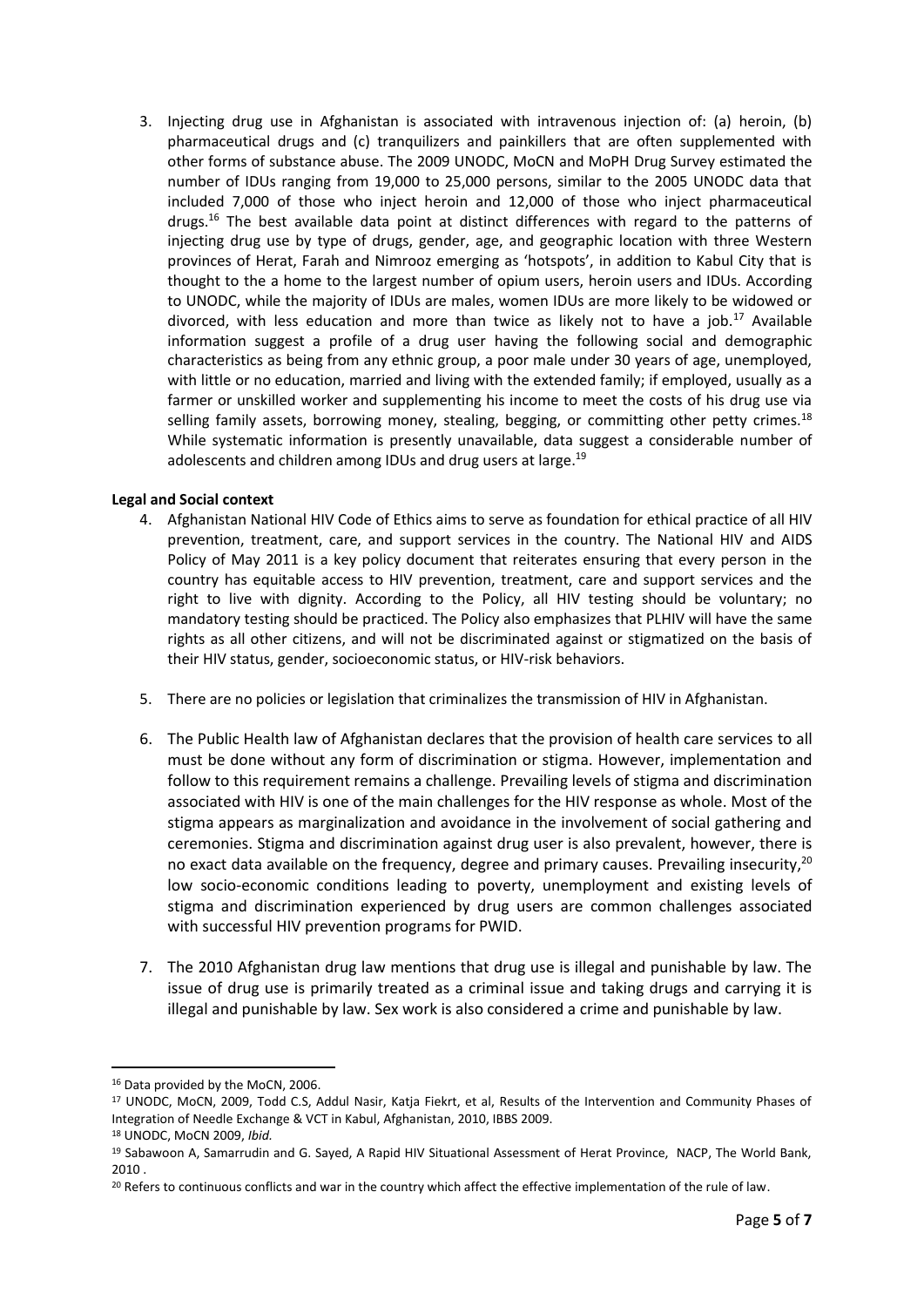8. During the World AIDS Day (WAD) 2011 ceremony organized in Ministry of Public Health, the government, for the first time, heard the voices of PLHIV from an HIV support group. The group requested that their access to HIV prevention car and support services be improved. Despite this, the involvement of PLHIV in the national AIDS response is presently non-existent, and interventions to strengthen this area have been limited, thus violating PLHIV right to participate.

# **Availability and Accessibility of Services**

- 9. With the support of key international donor and development agencies, the country has taken a multi-sectoral approach to the HIV response in order to arrest the potential spill over of the HIV from concentrated epidemic to generalized epidemic. The HIV/AIDS Co-ordination Committee of Afghanistan (HACCA) is an inter-sectoral structure at the national level and reflects the full commitment and priorities of Islamic Republic of Afghanistan in response to HIV and AIDS. The organizations represented in the HACCA, with programs for PWID include: MDM (Medicine Du Monde), SDO (Sanayee Development Organization), OTCD (Organization of Technical cooperation for Community Development), Nejat Center, KOR (Kathez Organization for Rehabilitation), AFGA (Afghan Family Guidance Association), Zendagi Nawin and World Vision.
- 10. Currently, HIV services are integrated within the BPHS (Basic Package of Health Services) and EPHS (Essential Package of Hospital Services) which are the two main health services delivery mechanisms in the country. The BPHS is implemented in districts where 85 percent of the country's population resides. ART treatment has expanded from a modest beginning where now ART is being provided to 110 persons as of December 2011<sup>21</sup>. There are only two ART centers  $-$ Kabul and Herat cities which HIV+ cases have been referred to for treatment, care and support. This presents significant challenges to those requiring services outside these cities, which has a direct impact on their right to the highest attainable standard of physical and mental health.
- 11. Male condoms are available in all health centers. However, female condoms and lubricant are not available in the country. This constitutes violations of women's rights, specifically their right to equality.
- 12. Out of 18,000 to 23,000 existed PWID, only 5,500 (25%) are covered by the implementation of the MoPH contracted-out programs in 8 provinces. The remaining 75% of PWID do not have access services. Harm reduction activities for PWID are available in 8 provinces which only cover 25% of PWID in the country. Opiate substitution treatment (OST) is now available on a pilot basis in a centre run by MDM in Kabul, where by November 2010, 71 people were receiving methadone maintenance therapy (MMT). There is a strong need to reach a much larger number of PWID. Geographic coverage of harm reduction programmes, in particular of Needle Syringe exchange program (NSP), remains low. There are day-care centers run by NGOs such as Nejat center, Zendagi Nawin which PWID can meet each other and have access to harm reduction services including, outreach services, peer education and recreational activities. Harm and risk reduction activities for prisoners target primarily IDU prisoners, including in 8 cities: Herat, Ghazni, Kabul, Kandahar, Balkh, Kunduz, Jalalabad, and Badakshan under the World Bank and Global Fund to Fights AIDS, Tuberculosis and Malaria supported nationally implemented projects. The harm reduction response in prisons remains limited and condoms, MMT (Methadone Maintenance Therapy) and NSP are not yet permitted in prison settings despite ongoing policy dialogue.
- 13. Nutritional and socio-economic support programs for PLHIV and their families such as children affected by the HIV/AIDS are not available and nor are psycho-social and continuum of care interventions in place.

1

<sup>21</sup> Country progress report 2012.